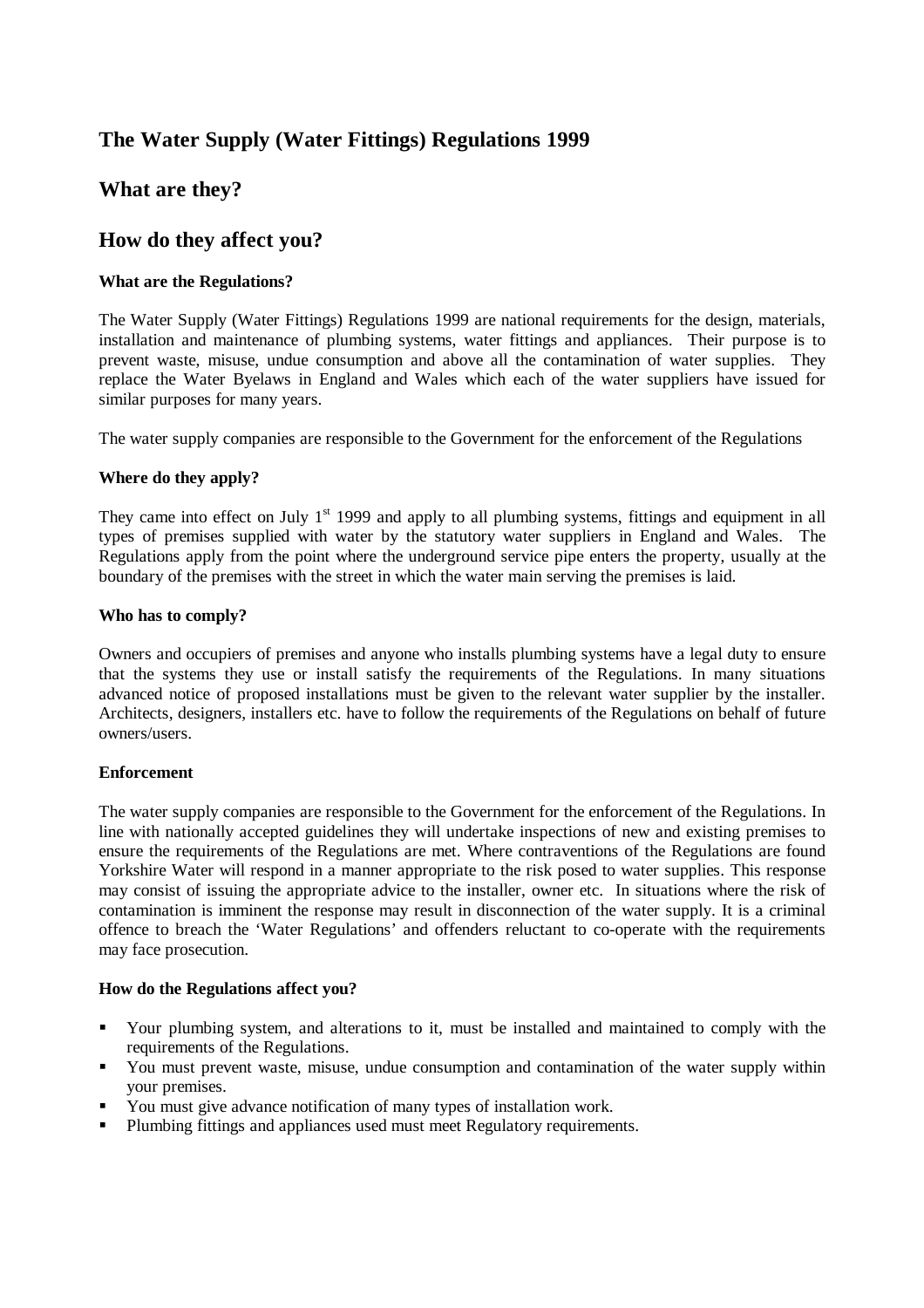#### **Plumbing systems to comply**

Plumbing systems must be designed, installed and maintained to meet the Regulatory requirements. Plumbing materials, fittings and appliances must be of a suitable standard. The Regulations list the standards for suitability and the Water Fittings and Materials Directory, published by WRAS (The Water Regulations Advisory Scheme) , gives up to date details of a wide range of water fittings, appliances and materials that have been tested and found to comply.

Plumbing must be properly installed and maintained to protect water quality, to ensure safety, ease of access for maintenance, detection of leakage and protection against damage from freezing and other causes. If you are doing your own installation, ensure you are aware of the requirements you must meet. If you are employing a contractor consider using one who can guarantee compliance with the Regulatory requirements.

The Regulations are not retrospective. Any plumbing system or water fitting lawfully installed before the Regulations came into force under Water Byelaw requirements may still be used, even if its installation would now be unlawful.

#### **Prevention of contamination**

Where water or water using equipment is used with fluids, substances or materials which could contaminate it, there must be adequate protection in place to prevent the backflow or backsiphonage of contaminants into the water supply. The Regulations define fluid risk categories according to the type and concentration of contaminant likely to be present and specify the type of backflow prevention device required in each situation.

#### **Notification**

For the majority of installations, before work starts, the installer must give notice to the water supplier and obtain consent to begin work. This requirement applies to the following:

- $\blacksquare$  The erection of a building or other structure, not being a pond or swimming pool<sup>1</sup>.
- The extension or alteration of a water system on any premises other than a house.
- ß A material change of use of any premises.
- The installation of-
- a bath having a capacity of more than 230 litres<sup> $*^2$ </sup>;
- a bidet with an ascending spray or flexible hose;
- a single shower unit with multiple outlets $*$ <sup>3</sup>
- a pump or booster drawing more than 12 litres per minute
- a unit which incorporates reverse osmosis;
- a water treatment unit which produces a waste water discharge or uses water for regeneration or cleaning;
- a reduced pressure zone valve assembly or other mechanical device for protection against a fluid in category 4 or 5; (see Section 6 in Schedule 2 of the Regulations)
- a garden watering system unless designed to be operated by hand\*; or
- any water system laid outside a building less than 750mm or more than 1350mm below ground level.
- $\blacksquare$  The construction of a pond or swimming pool with a capacity greater than 10,000 litres which is designed to be replenished by automatic means and is to be filled with water supplied by a water undertaker\*.

 $\overline{a}$ 1 See last item in the list of notifiable installations

<sup>&</sup>lt;sup>2</sup> As measured to the centerline

<sup>&</sup>lt;sup>3</sup> capacity yet to be specified